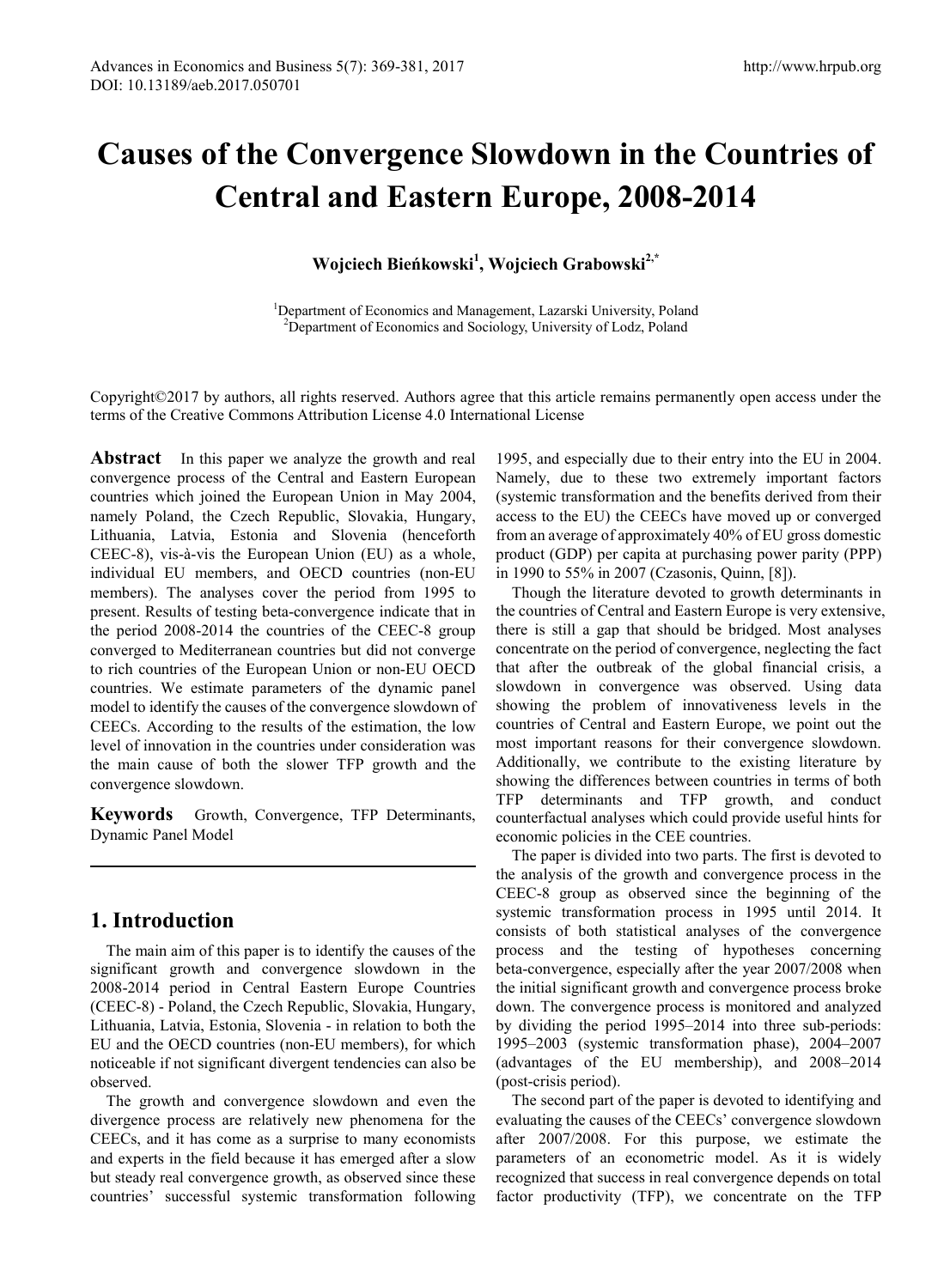determinants of the CEECs. We estimate the parameters of the dynamic panel model using the Blundell–Bond [5] systemic estimator in order to avoid the problem of endogeneity of some regressors.

### **2. Literature Review**

The process of economic or real convergence has become a widely discussed issue, especially with reference to advances in the emerging economies, which have made considerable progress in catching up with the developed West and North in recent decades (see e.g. Kutan, Yigit [25]; Kutan, Yigit [26]; Matkowski, Próchniak [31]; Vojinovic, Oplotnik [39]; Gepper, Stephan [14]; Monastiriotis et al. [33]; Izumov, Vahaly [21]; Kushnirsky [24]).

The debate concerning middle-income economies—and the middle-income trap in particular—arose somewhat later, a decade or so ago, when some middle-income countries evidently stopped developing, at least in terms of real convergence towards developed ones. A number of valuable research studies were undertaken in relation to some Latin American and East Asian countries (Yusuf and Nabeshima [41]; Felipe [12]). Much of the research work has been done and/or supported by international financial institutions, for example the Asian Development Bank (Felipe [12]), the World Bank Development Research Group and the Inter-American Development Bank (Yusuf and Nabeshima [41]), as well as by the OECD Development Centre (e.g., Jankowska, Nagengast, and Perea [22]).

The middle income trap is a theorized economic development situation, when a country attains a certain income but gets stuck at that level. A country in the middle income trap will have lost competitive edge because wages are on a rising trend and work productivity increases slowly. Such country is unable to keep up with more developed economies in the high-value-added market. In order to avoid the middle income trap, strategies to introduce new processes should be identified and new markets should be found to maintain export growth.

The problem has become especially interesting, if not intriguing, in view of the great success of other ambitious countries - the Republic of Korea, Taiwan, Singapore, and Hong Kong - which tried to catch up and successfully converged, proving that real convergence is possible in the real world, not only in theory, provided the country embarks on an intelligently structured industrial policy, and remains consistent and persistent for a certain, rather long time (Lee [27], Lee et al. [28]).

Though all countries of the CEEC-8 group are classified as high-income countries (WESP [40]), convergence of the Central and Eastern European countries with the developed World slowed down after the global financial crisis took hold, suggesting a typical situation in which the above group of countries has entered the "middle-income economy trap". Indeed many economists from the countries under consideration warn about the middle income trap problem

(Radło [36]). As a result, an analysis of the convergence slowdown seems to be crucial and the identification of the causes may provide useful recommendations for economic policy.

Many studies have been devoted to analysing the determinants of the convergence of the CEECs. Baran [3] analysed determinants of the TFP growth of CEEC-4 countries (Poland, Czech Republic, Slovakia and Hungary) in the period 1995-2010. According to the results, TFP contributions to growth were very important in the CEEC-4 in 1995-2006. However, when the global crisis began, a significant slowdown in technological progress was recorded. According to the results obtained by Czasonis and Quinn [8], the countries of Central and Eastern Europe converged to the rich Western European countries very quickly before 2007. Kutan and Yigit [26] found convergence to Germany in industrial production for the new members of the European Union, in the 1993-2000 period. In contrast, Dogan and Saracoglu [10] did not find any evidence of convergence.

## **3. Analysis of the Convergence of the CEEC-8**

To analyze the phenomenon of the convergence over the whole period 1995-2014 and in three sub-periods, we compare the growth rates of GDP per capita for the group of CEEC-8 with the growth rates of different groups of OCED member states. We divide the entire period into three sub-periods. The first sub-period encompasses 1995-2003, before the analysed countries joined the European Union. The second sub-period (2004-2007) covers the years after joining the European Union and before the global financial and economic crisis started.

At first glance, one can conclude that most of the CEEC-8 converged towards the EU-15 over the whole period 1995– 2014. This progress is most visible in the Baltic countries, Poland and Slovakia, less impressive in the Czech Republic, Hungary and Slovenia. Another initial observation concerns the visible difference between the sub-periods in the CEECs' convergence process. During the first period, which we call the systemic transformation phase, CEECs moved from centrally planned economies based on public ownership to increasingly market-oriented economies based on private ownership, as well as shifting from foreign trade state monopolies toward open trade policies run by private companies and individuals. The process, as we know it, unleashed a considerable amount of previously frozen entrepreneurial energy, and started to reduce inefficiency in old publicly owned industrial structures, but this evolved in different ways in those countries because of the speed and/or nature of the economic policies adopted by them since 1990. The results were sometimes unexpectedly negative, for example in terms of the efficiency of the newly formed private companies vis-à-vis old state enterprises, both in manufacturing and in agriculture (see Brada, and King [6]; Brada, King, and Ma [7]).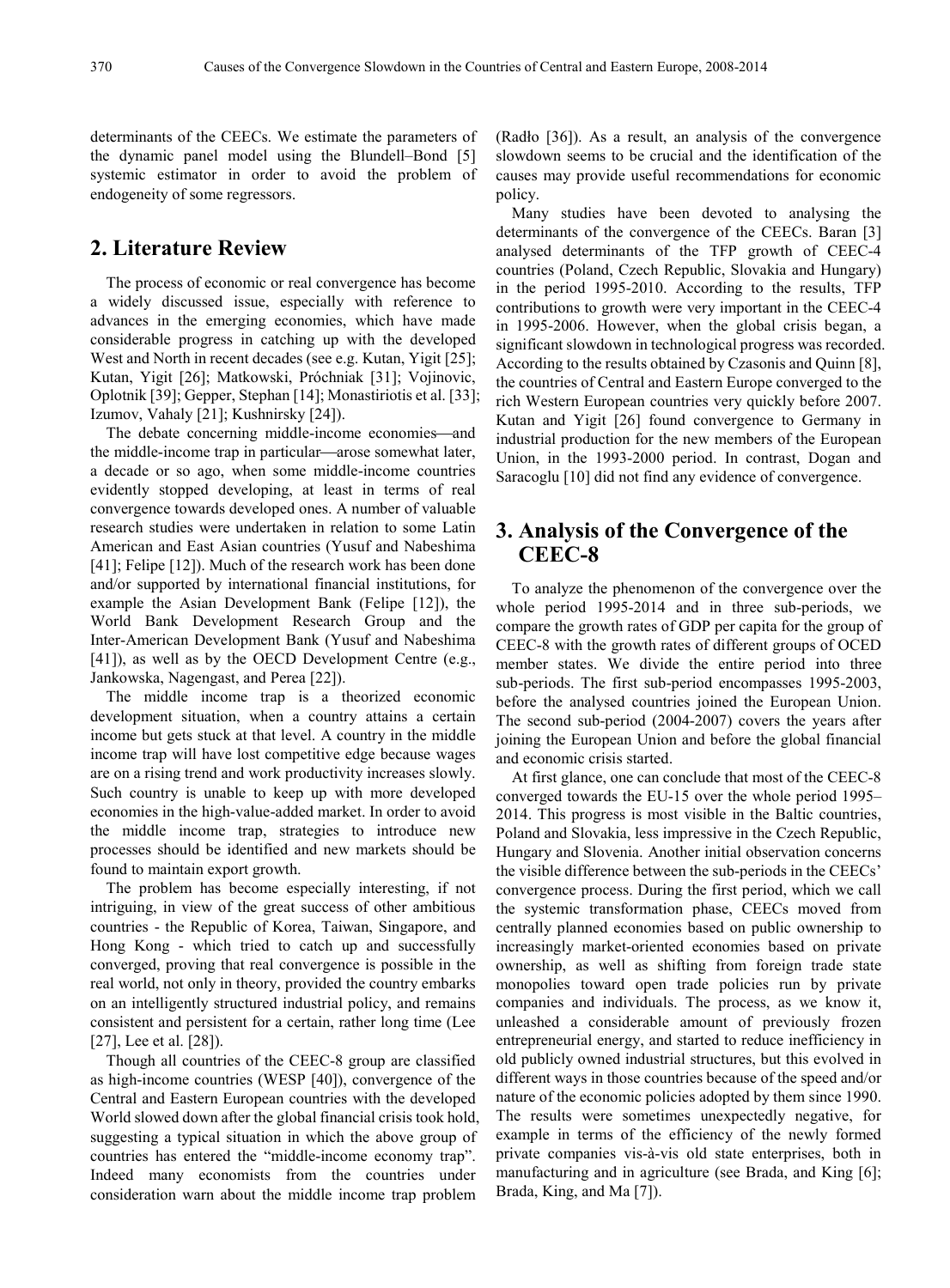| Country/group of countries                                                            | 1995-2014 | 1995-2003 | 2003-2008 | 2008-2014 |
|---------------------------------------------------------------------------------------|-----------|-----------|-----------|-----------|
| Poland                                                                                | 131%      | 21%       | 97%       | $-3\%$    |
| Czech Republic                                                                        | 121%      | 43%       | 86%       | $-17%$    |
| Hungary                                                                               | 50%       | 26%       | 43%       | $-17%$    |
| Slovakia                                                                              | 145%      | 52%       | 65%       | $-2\%$    |
| Lithuania                                                                             | 362%      | 138%      | 85%       | 5%        |
| Latvia                                                                                | 250%      | 92%       | 91%       | $-4\%$    |
| Estonia                                                                               | 232%      | 82%       | 75%       | 4%        |
| Slovenia                                                                              | 23%       | $-2\%$    | 48%       | $-15%$    |
| <b>CEE</b>                                                                            | $111\%$   | 25%       | 83%       | $-8\%$    |
| EU-15                                                                                 | 29%       | 16%       | 22%       | $-9\%$    |
| EU-Mediterranean (France, Spain, Portugal, Greece, Italy)                             | 26%       | 17%       | 25%       | $-14%$    |
| EU-North (Germany, the Netherlands, Finland, Austria,<br>Denmark, Sweden, Luxembourg) | 35%       | 17%       | 22%       | $-6\%$    |
| Non-EU OECD                                                                           | 26%       | 10%       | 10%       | 4%        |

**Table 1.** Rates of growth of real GDP per capita (in US\$) in Central and Eastern European countries and selected groups of countries over the whole period 1995–2014 and in sub-periods.

**Table 2.** Testing beta-convergence. Estimates of the beta parameter. P-values for testing hypothesis that this parameter equals 0 are given in brackets.

| <b>Group of countries</b> | 1995–2014 | 1995–2003 | 2003-2008 | 2008-2014 |
|---------------------------|-----------|-----------|-----------|-----------|
| $EU-15$                   | $-0.015$  | $-0.004$  | $-0.048$  | $-0.007$  |
|                           | (0.30)    | (0.84)    | (0.01)    | (0.79)    |
| EU-Mediterranean          | $-0.018$  | $-0.005$  | $-0.050$  | $-0.016$  |
|                           | (0.29)    | (0.86)    | (0.02)    | (0.07)    |
| EU-North                  | $-0.013$  | $-0.004$  | $-0.045$  | $-0.004$  |
|                           | (0.35)    | (0.83)    | (0.02)    | (0.89)    |
|                           | $-0.016$  | $-0.005$  | $-0.069$  | 0.006     |
| Non EU OECD               | (0.23)    | (0.79)    | (0.00)    | (0.82)    |

**Table 3.** Situation on the labor market and net migration in relation to population in the countries of the CEEC-8 group

|                       | Unemployment rate |      |          | Net migration in relation to population | Population ages 15-64 (% of total) |      |
|-----------------------|-------------------|------|----------|-----------------------------------------|------------------------------------|------|
| Country               | 2007              | 2012 | 2007     | 2012                                    | 2007                               | 2012 |
| <b>Czech Republic</b> | 5.3               | 7    | 0.024    | 0.003                                   | 71.1                               | 69.1 |
| <b>Estonia</b>        | 4.7               | 10.1 | $-0.011$ | $-0.009$                                | 67.9                               | 66.5 |
| <b>Hungary</b>        | 7.4               | 10.9 | 0.010    | 0.003                                   | 68.7                               | 68.3 |
| Latvia                | 6.0               | 14.9 | $-0.039$ | $-0.036$                                | 67.9                               | 66.8 |
| Lithuania             | 4.3               | 13.2 | $-0.044$ | $-0.057$                                | 67.4                               | 67.4 |
| Poland                | 9.6               | 10.1 | 0.000    | $-0.002$                                | 71.1                               | 71.0 |
| Slovakia              | 11.0              | 13.9 | 0.002    | 0.001                                   | 72.1                               | 72.1 |
| Slovenia              | 4.8               | 8.8  | 0.025    | 0.002                                   | 70.2                               | 68.6 |

<span id="page-2-0"></span><sup>-</sup>1 Although Poland was the only country in the EU to avoid recession, the depreciation of its national currency against the US dollar resulted in a decrease in the real value of GDP per capita measured in US\$.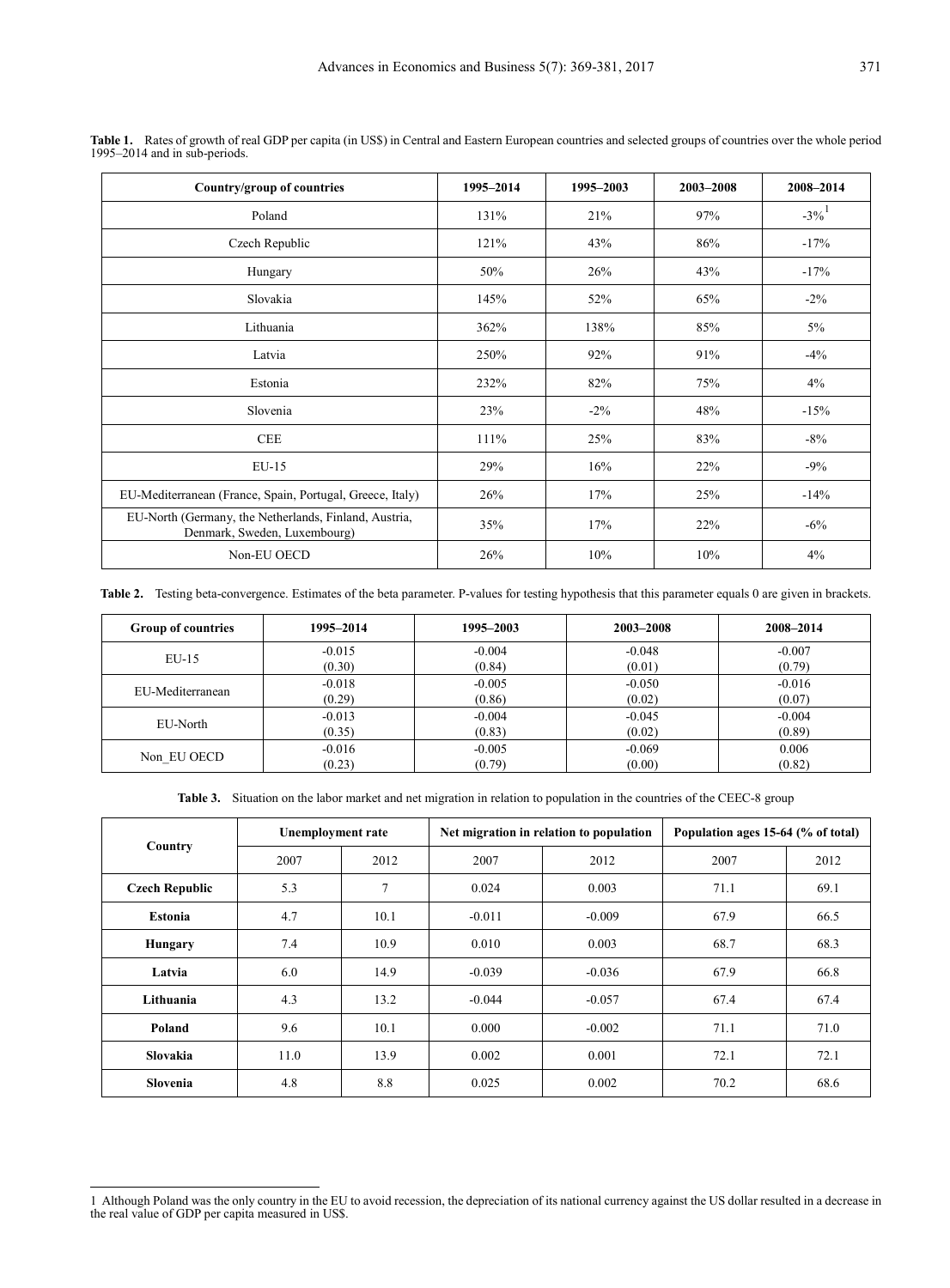The second period in the CEECs' convergence process is symbolically marked by 2004, when the analyzed countries became EU members and so we define this phase the EU yield period. This is a symbolic distinction because the effects/benefits related to the CEECs' membership started to take place even earlier (ca. 2000), when the pre-accession agreements indicated clearly that the countries had already embarked on the institutional convergence process with the EU (acquis communautaire), establishing a safe ground for international investors that resulted, ultimately, in both a significant FDI inflow into the CEEC-8 and the acceleration of growth.

The other obvious benefits of either expected or real EU membership included free access to EU markets for CEEC-8 exporters (e.g., Poland attained duty free access to EU markets when its accession agreement had been signed and approved by all EU member countries in 1994), EU assistance programs (which could be up to 4% of CEECs' GDP), and the free movement of people. This latter benefit included systematically implemented legal work permits for the outflow of labor, easing the in some countries dramatic—unemployment problem, as well as resulting in substantial money transfers remitted by emigrants to their mother countries. As an example, Poland has been receiving US\$5–7 billion annually from such remittances since EU membership.

The positive effects of the above factors, in addition to the benefits coming from the increasingly mature systemic transformation process (mostly thanks to progressive privatization processes, open trade benefits, and on-going institutional adjustments), resulted in the significant acceleration of GDP growth in these countries. As can be seen from the Table 1, CEECs experienced an unprecedented rapid GDP growth in the period 2004–2007, leading them to be considered the group of "fast growing countries," that is, countries with a GDP per capita average annual growth rate of 3.5% for seven or more years.

The problem is that the happy era of growth in the period 2000–2007, and in the 2004–2007 sub-period in particular, ended dramatically following 2007, bringing most of the CEECs' convergence almost to a stop. This came as a surprise to economists, politicians, and experts alike (see EBRD, 2014). Over time, however, the negative tendency of growth in the CEECs started to be better recognized and understood when data showed that unemployment in the CEECs had started to grow (see Table 3). As a result of the slowdown in growth and investment, which brought a rise in unemployment, yet another plague started to be a problem, namely CEECs' emigration began to grow rapidly. This trend has eased unemployment on the one hand, but it has a dangerous weak point, namely the age composition of the labor outflow consisting primarily of young and middle-aged educated people (see Table 3). The development of all these negative factors has resulted in a visible slowdown in the convergence of CEECs vis-à-vis the total EU. The CEECs' declining GDP growth rates since

2008 have contributed to the convergence slowdown.

Other factor making the CEECs' convergence vis-à-vis the total EU easier to achieve has been the EU Mediterranean countries' negative and/or relatively slow growth for most of the period 2008–2014. This phenomenon is in contrast to the relatively positive growth rates of most of the rest of the EU-15, which we can call the EU-North, comprising the Scandinavian countries, Austria, Germany, Belgium, the Netherlands, the UK, Ireland, and Luxemburg. As we can observe, the Mediterranean countries as a group, having had negative and/or very slow GDP growth rates over that period, are the only EU area against which the CEECs can claim a real convergence process (Table 1). As a result of the simultaneous development of the two opposite tendencies, namely relatively faster EU-North growth and negative and/or very slow growth in the Mediterranean countries (see Table 1), and given the visible slowdown in growth in the CEECs in that period, the CEECs' convergence toward the total EU and EU-15 has been very low, with some minor positive differences with respect to Poland, Slovakia, and Estonia. By examining Non-EU OECD countries, we note that the total EU position has worsened vis-à-vis both OECD Anglo-Saxon countries overseas and most small and medium-sized OECD countries, such as Switzerland, Chile, Israel, and Turkey. Indeed GDP per capita differences have been growing in favor of OECD non-EU members, and the EU surplus position has diminished vis-à-vis Chile, Switzerland, Turkey, and Israel.

We can also see that the OECD non-EU members have been growing at faster pace than most of the countries in Central and Eastern Europe. Similar negative conclusions may be found comparing CEECs' GDP growth rates with both OECD Anglo-Saxon countries and Switzerland, Israel, and Turkey, to mention but a few of the fast moving OECD non-EU members. As a result, we find that a divergence process has been well under way, rather than the convergence experienced by the CEECs' before 2008. This may suggest that the CEECs have reached a kind of plateau in their developmental path as measured by the real convergence process and the progress. If the convergence process cannot be revived, we must admit that the CEECs have become stuck in the middle-income trap, as did many Latin American and some East Asian countries years before.

Though all countries of the CEEC-8 group are classified as high-income countries (WESP [40]), convergence of the Central and Eastern European countries with the developed World slowed down after the global financial crisis took hold, suggesting a typical situation in which the above group of countries has entered the "middle-income economy trap". Indeed many economists from the countries under consideration warn about the middle income trap problem (Radło [36]).

Analysis of GDP growth rates for the period 2015-2016 indicates that in these years negative tendency did not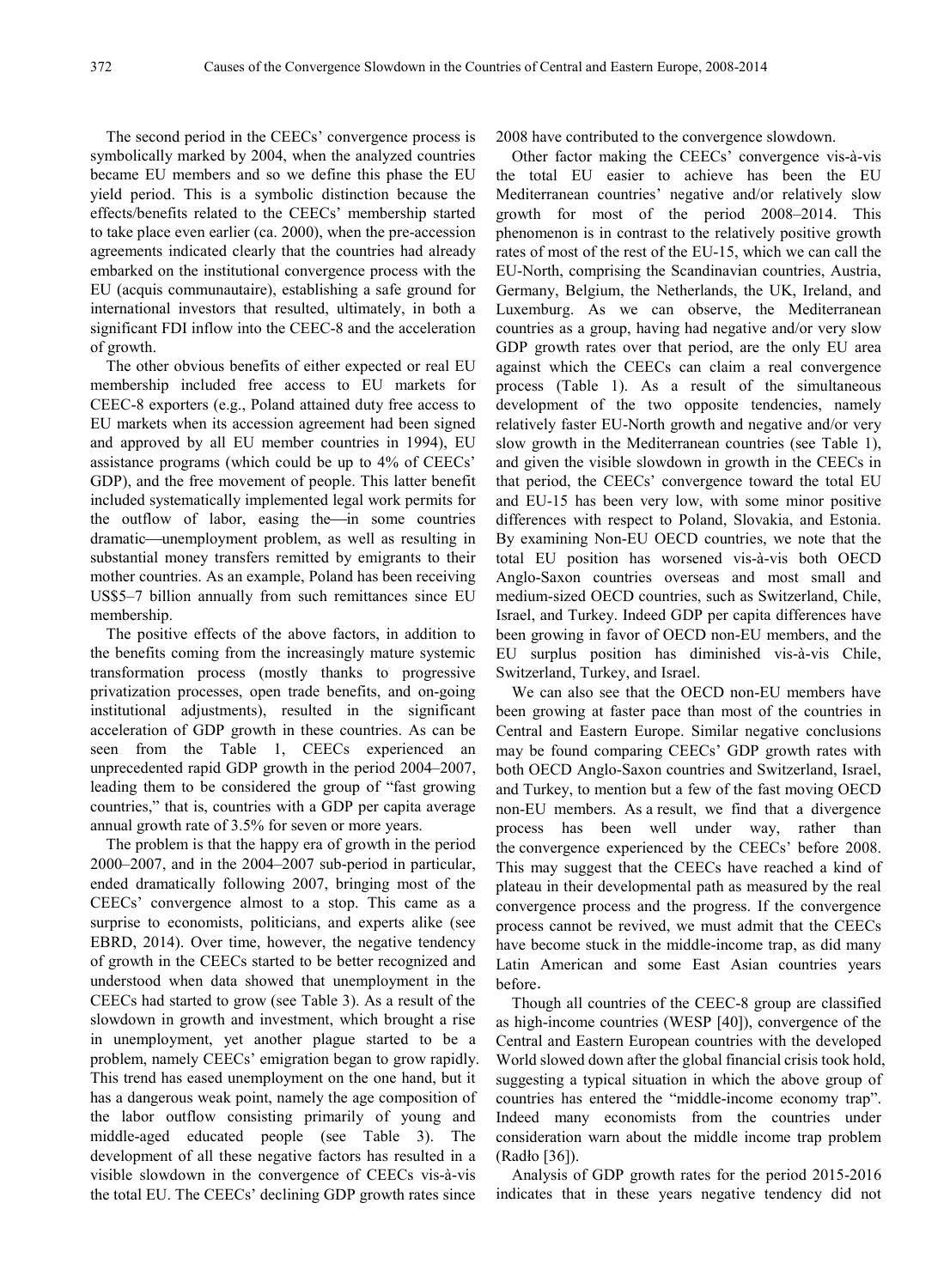improve. Average growth rates for Estonia and Lithuania was below the EU-average. In the case of Latvia, Slovenia and Poland the GDP growth rate was a bit better and only in the case of Romania this indicator was satisfactory. However some high-income countries recorded very high growth rates in the analyzed period (e.g. Ireland, Iceland, Malta, Luxembourg), which means that the problem of divergence of some countries of the Central and Eastern Europe is still valid.

# **4. Econometric Analysis of the Determinants of the Total Factor Productivity (TFP) Growth Rate**

According to the Solow growth accounting, the growth rate of output is decomposed into (Solow [36]): changes in the quantity of the physical capital, changes in the amount of labour, unexplained factor reflecting technological progress and called the "Solow residual" or "Total factor productivity".

TFP accounts for a significant proportion of the differences in income across countries. Since obtaining a measure of TFP growth on an economy-wide level is a difficult task, two main alternatives are used: growth accounting and frontier analysis. According to the growth accounting approach, TFP growth is identified as the value of the residual of the production function after accounting for the contribution of the inputs' changes to output growth. Therefore changes in the Total-Factor Productivity reflect both changes in the efficiency of production and technological progress, while the non-parametric (production-frontier) method enables this decomposition (see: Baran [3]). In the empirical research, we used the growth accounting approach to calculate the Total-Factor Productivity for all countries of the CEEC-8 group for the period 1996-2014.

Before the econometric model is specified, economic theories devoted to the determinants of TFP should be mentioned. The following groups of variables are distinguished (see: Barro, Sala-i-Martin [4]; Isaksson [20]; Herrendorf, Valentinyi [18]; Danquah, Moral-Benito, Ouattara, [9]): variables associated with the creation, transmission, and absorption of knowledge, variables associated with factor supply and efficient allocation, variables associated with institutions, integration, and invariants, variables associated with competition, social dimensions, and the environment.

An important factor for TFP growth is an effective innovation system. Through this means, research and development (R&D) is fostered and results in new products, processes, and knowledge. Therefore, the value of investment in R&D (or its stock) is very often used as an explanatory variable in models explaining TFP (see e.g. Gullec and Van Pottelsberghe de la Potterie [17]). As knowledge is created by a small number of countries and

most countries need state-of-the-art technology, they must acquire it from elsewhere. Foreign direct investment (FDI) is very often perceived as a key channel for the transfer of advanced technology from highly developed to developing countries. Moreover, it is believed that FDI generates positive externalities in the form of spillovers of knowledge to the domestic economy due to linkages with local clients and suppliers, learning from foreign firms, and employee training programs. Therefore, FDI is perceived as a factor that has a positive impact on productivity (see, e.g. Isaksson  $[20]$ ).

Trade is also considered a carrier of knowledge and some authors argue that thanks to imports, advanced foreign technology is introduced into domestic production, which in turn positively affects TFP. On the other hand, technology adoption from abroad and the creation of good domestic technology require human capital. An improvement results in an increase in TFP. Therefore, trade openness is very often used as an explanatory variable in models explaining TFP (see, e.g. Danquah et al. [9]).

Good education and training help a society increase its ability to acquire and use relevant knowledge. Level of education, which is commonly used as a measure of human capital, has an important effect on TFP as it plays a very important role in shaping an economy's capacity to carry out technological innovation and adopt new technology (see, e.g. Romer [37]). The level of health in a society influences growth in TFP directly through household wealth, and indirectly through labor productivity, investments, savings, and demography. Healthy workers are more productive and lower mortality rates result in larger savings (Danquah et al. [9]). Infrastructure plays an important role in expanding productive capacity by increasing resources and enhancing private capital productivity. Therefore, the stock of infrastructure is very often used as a factor influencing the level of productivity.

The strength of state institutions has an important impact on TFP in a country. In economies with weak institutions, the availability of funds for investment and capital accumulation is poorer than in strong economies. As a result, variables associated with the level of development of state institutions should also be used to explain TFP. In economies with developed financial systems, investment opportunities can be seized, the allocation of resources is closer to optimum, and specialization is promoted. Moreover, financial constraints may prevent poor countries from obtaining the advantage of technology transfer. The role of financial development is to help firms or industries to take advantage of growth opportunities by allocating resources to the most productive use. Therefore a variable associated with the level of development of the financial system should also be used as an explanatory variable in regression analysis explaining TFP. The percentage of state-owned enterprises most likely also plays an important role in explaining TFP. State-owned enterprises are inefficient compared to private ones (see: Isaksson [20]).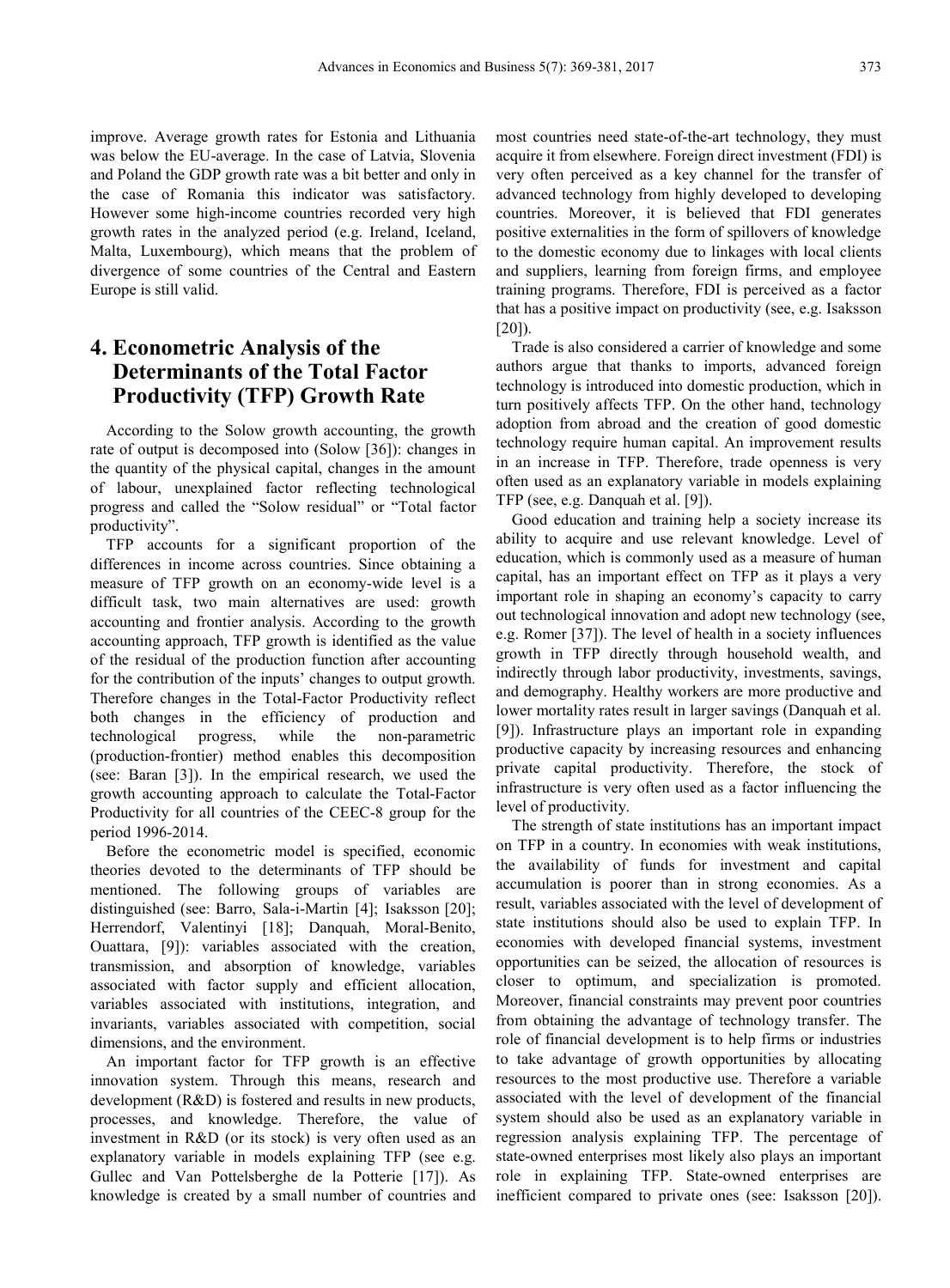The privatization of enterprises therefore results in increased competition, as it reduces management slack. The relative inefficiency of state-owned enterprises might be due to political pressures, and the lack of separation between control and ownership. Another explanation for the lower efficiency of state-owned enterprises is the fact that they seldom try to maximize profits and have greater incentives to adopt anti-competitive behavior. All in all, variables associated with the state of privatization should also be considered in models explaining growth in TFP.

Some works devoted to the determinants of TFP highlight the role of the social dimension, which denotes income, wealth distribution, and the wealth level in an economy. It seems that the greater the difference between owners of capital and workers, the lower the motivation of workers and their productivity (e.g. Isaksson [20]). Therefore, measures associated with income inequality may also be used in regression analyses of TFP growth.

On the basis of data availability and the significance<sup>[2](#page-5-0)</sup> of variables in explaining technological change, we finally estimate the parameters of the following model:

$$
TFP\_GR_{it} = \mathbf{z}_{it}\mathbf{\alpha} + \varepsilon_{it}
$$
 (1)

where  $\mathbf{z}_i$  consists of explanatory variables as defined in Table 4. Before we began estimation, panel unit root tests were conducted. The results of testing of the order of integration of time series are presented in Table 5. They indicate that the variables used in the specification (1) are stationary. In the case of non-stationary variables, we used differences. Therefore, we didn't have any problems with spurious regression. We estimated the parameters of the model (1) using the Blundell-Bond systemic estimator (Blundell, Bond [5]). Use of this method results from the fact that we have the problem of endogeneity of certain variables in the equation (1). Frankel and Romer [13] show that trade is endogenous, while Dollar and Kraay [11] show that finance is also endogenous. The Blundell-Bond estimator solves the problem of endogeneity (Baltagi, [2]). Moreover, results of the Monte Carlo simulations indicate that this estimator is the most efficient among dynamic panel data estimators. A similar methodology in the same context was applied by, among others, Khan [23] for the African continent.

Due to availability of data, we can estimate the parameters of the dynamic panel model using yearly data for the period 1996–2014. Our sample covers Central and Eastern European countries that joined the EU in 2004, i.e., Poland, the Czech Republic, Hungary, Slovakia, Lithuania, Latvia, Estonia and Slovenia.

Table 5 presents the results of the estimation of the parameters of the dynamic panel model using Blundell and Bond's [5] systemic estimator, as well as the results of validity testing for over-identifying restrictions and the presence of autocorrelation of order 2.

The positive and significant estimate of the parameter for the variable TFP  $GR_{it-1}$  means that the growth rate of TFP is positively correlated with its lag. The positive estimate of the parameter for the variable SAV  $GR_{it}$  means that in the group of CEEC-8 increasing the ratio of savings to GDP had a greater chance of an increase in productivity in the years 2008–2013. A larger level of savings results in the accumulation of capital, which is necessary for buying new technology enabling the attainment of higher levels of productivity. The ratio of domestic credit to private sector to GDP turned out to have a negative impact on the rate of growth of TFP. This means that the "too much finance" hypothesis may be valid for the countries of the Central and Eastern Europe (Próchniak, Wasiak [35]; Grabowski, Maciejczyk-Bujnowicz [15], [16]).

It can be noted that the ratio of the ICT goods trade to total trade also had a positive impact on the rate of TFP growth in the years 2011–2014. The value of quantity informs on the level of development of the ICT sector in an economy; the better the development of this sector, the higher the rate of TFP growth. The positive and significant estimate of the parameter for the variable FDI means that FDI generated positive externalities in the form of spillovers of knowledge to the domestic economy due to linkages with local clients and suppliers, learning from foreign firms, and employee training programs. However the estimate of the parameter for the variable TO is negative, which is a very strange result. This may be due to the low level of advancement of the majority of goods traded between the Central and Eastern European countries and their trade partners. Indeed, the percentage of high-technology exports in total exports was only about 10% (average) in the group of countries analyzed in 2013 and was much lower than in highly-developed countries (Singapore 47%, Switzerland 27%, the Netherlands 20%, Norway 19%). The ratio of the ICT goods trade to total trade is very low in the group of countries analyzed, which means that less advanced goods dominate in trade. As a result, an increase in the ratio of trade to GDP does not lead to higher productivity levels. The ratio of bank capital to assets turns out to have a negative and significant impact on the level of productivity in year 2009. This provides information on the role of stability in the banking sector in influencing investors' perceptions of the level of risk associated with a specific country. A higher level of banking assets indicates a higher level of the safety of investments in a specific country to investors, leading to greater investment and a higher productivity level. Moreover, a higher level of stability in the banking sector results in higher levels of credit provision to firms, which is necessary for buying new technology.

<span id="page-5-0"></span><sup>-</sup>2 We drop insignificant variables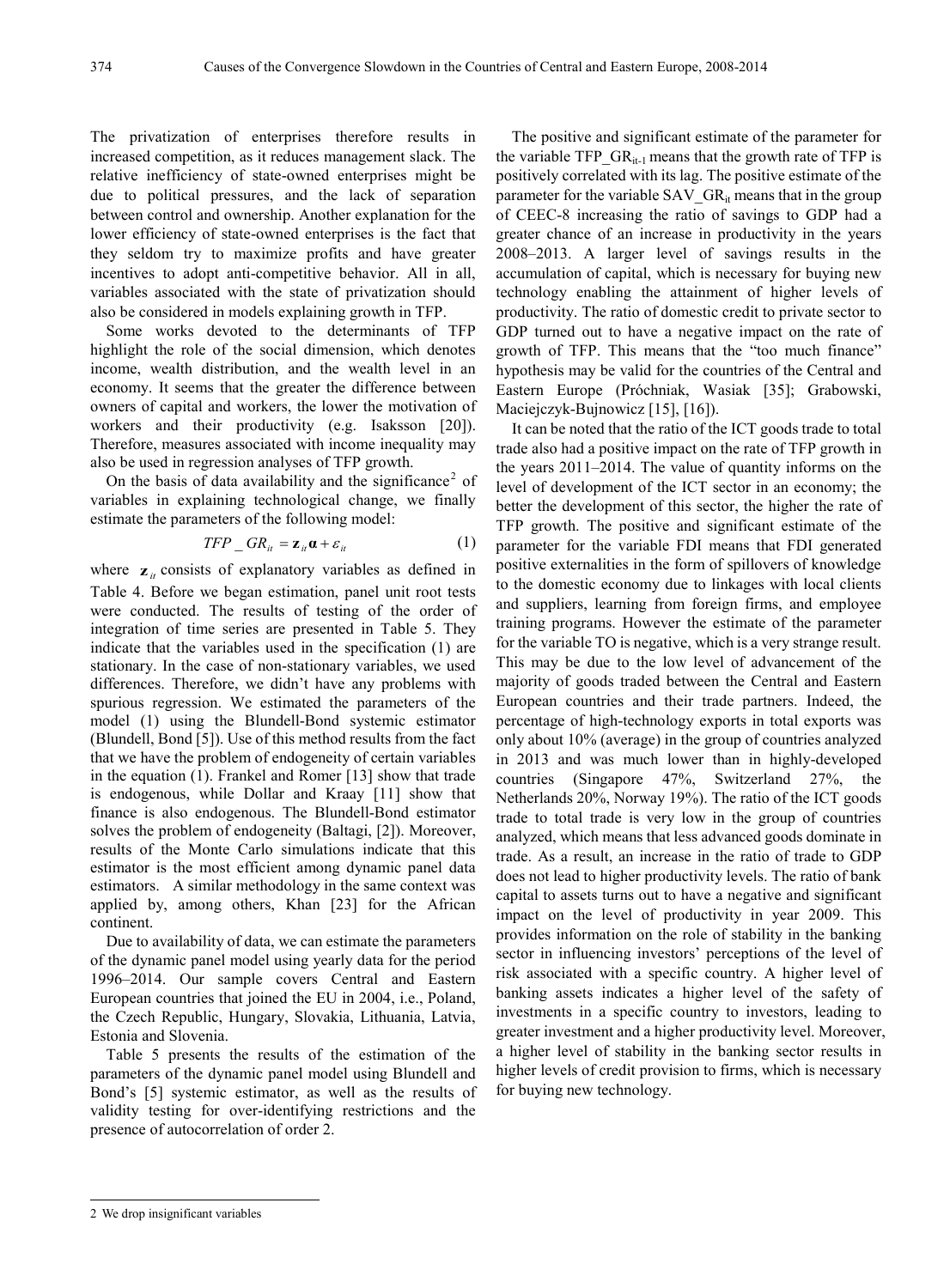| Variable                             | <b>Definition</b>                                                                                     | Source of data                                |                   |
|--------------------------------------|-------------------------------------------------------------------------------------------------------|-----------------------------------------------|-------------------|
| TFP GR                               | Yearly rate of growth TFP                                                                             | Calculated on the basis of<br>Solow residuals | Percentage change |
| TERT STAFF WOMEN                     | Percent of female in academic staff<br>in tertiary education                                          | World Bank, WDIs                              | Percentage points |
| <b>UNEMP</b>                         | Unemployment rate (% of total labor force)                                                            | World Bank, WDIs                              | Percentage points |
| COMP EXPORT                          | Percentage of computer, communications<br>and other services export<br>in commercial service exports. | World Bank, WDIs                              | Percentage points |
| <b>DOM CREDIT</b>                    | Domestic credit to private sector (% of GDP)                                                          | World Bank, WDIs                              | Percentage points |
| <b>INT PAY</b>                       | Interest payments (% of expense)                                                                      | World Bank, WDIs                              | Percentage points |
| SOCIAL_CONTR                         | Social contributions (% of revenue)                                                                   | World Bank, WDIs                              | Percentage points |
| <b>UNEMP TERT</b>                    | Unemployment with tertiary education (% of<br>total unemployment)                                     | World Bank, WDIs                              | Percentage points |
| <b>EO INDEX</b>                      | S&P Global Equity Index (annual % change)                                                             | World Bank, WDIs                              | Percentage points |
| <b>EXPEND</b>                        | Gross national expenditure (% of GDP)                                                                 | World Bank, WDIs                              | Percentage points |
| <b>FDI</b>                           | Ratio of FDI to GDP                                                                                   | World Bank, WDIs                              | Ratio*100         |
| $TO\_GR$                             | Yearly change in trade openness                                                                       | World Bank, WDIs                              | Percentage points |
| $SAV$ <sub>_</sub> $GR$              | Yearly change in the ratio of gross savings to<br><b>GDP</b>                                          | World Bank, WDIs                              | Percentage points |
| <b>ICT_TRADE_GR</b>                  | Yearly change in the percentage of ICT trade<br>(in total trade)                                      | World Bank, WDIs                              | Percentage points |
| <b>BCTAR</b>                         | Bank capital to assets ratio                                                                          | World Bank, WDIs                              | Ratio*100         |
| $AVA$ <sub><math>-</math></sub> $GR$ | Yearly change in agricultural value added                                                             | World Bank, WDIs                              | Percentage points |
| EDUC_EXP_GR                          | Yearly change in ratio of educational<br>expenditure to GDP                                           | World Bank, WDIs                              | Percentage points |
| RD_RES_GR                            | Yearly percentage change in number of<br>researchers in R&D                                           | World Bank, WDIs<br>Percentage points         |                   |
| TRMARK GR                            | Yearly percentage change in trademark<br>applications                                                 | World Bank, WDIs<br>Percentage points         |                   |

**Table 4.** Definitions of variables used in the model.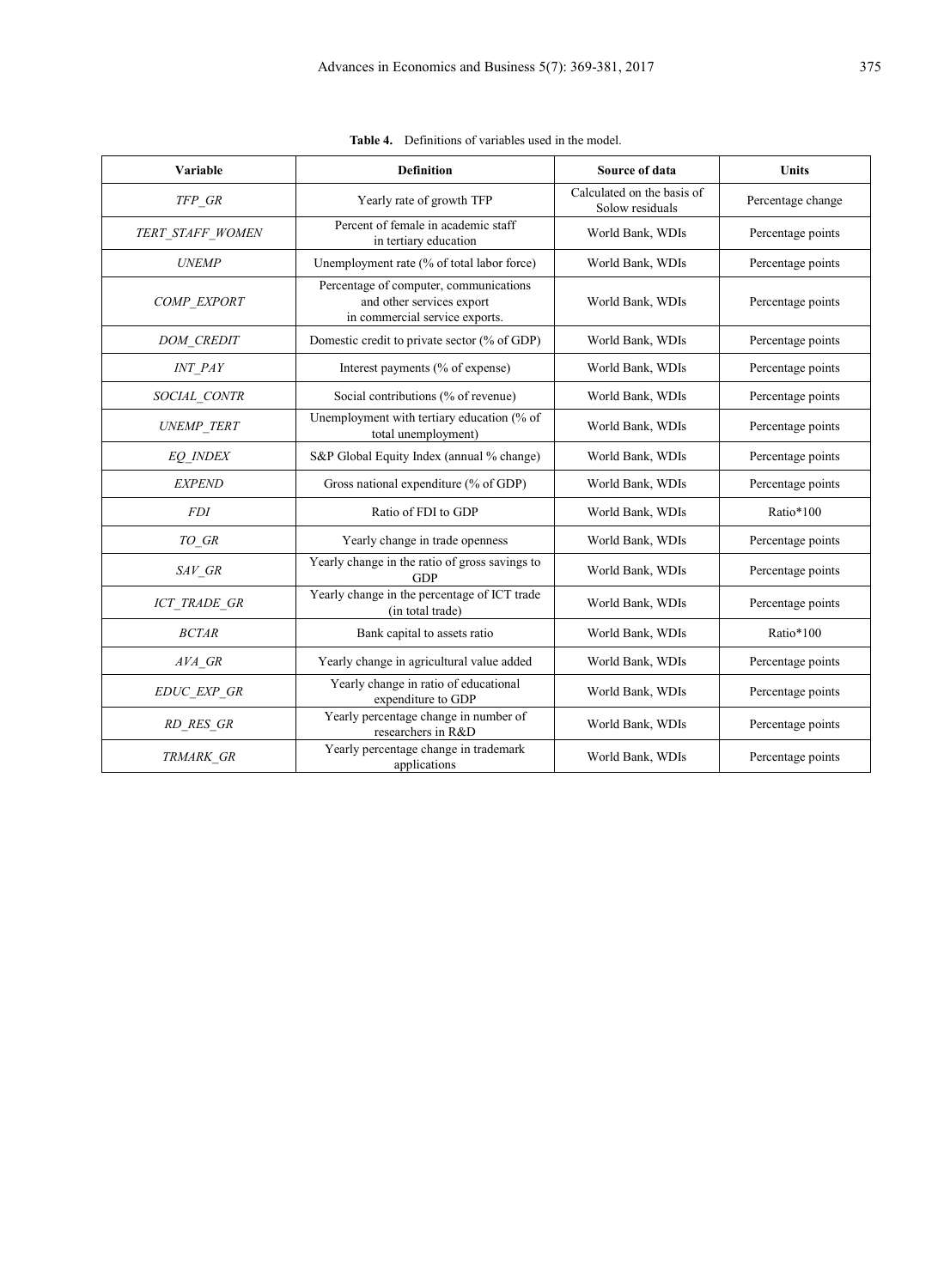|                                  |                   | Levin, Lin, Chu [29] |                   |                        |                  | ADF-Fisher (Maddala, |                  | PP-Fisher (Maddala, Wu |  |
|----------------------------------|-------------------|----------------------|-------------------|------------------------|------------------|----------------------|------------------|------------------------|--|
| Variable                         |                   |                      |                   | Im, Pesaran, Shin [19] |                  | Wu [30])             |                  | [30]                   |  |
|                                  | Level             | First<br>difference  | Level             | First<br>difference    | Level            | First<br>difference  | Level            | First<br>difference    |  |
| $TFP\;$ $GR$                     | $-5.17$<br>(0.00) |                      | $-3.45$<br>(0.00) |                        | 64.48<br>(0.00)  |                      | 75.53<br>(0.00)  |                        |  |
| ${\cal FDI}$                     | $-4.87$<br>(0.00) |                      | $-2.89$<br>(0.00) |                        | 48.41<br>(0.00)  |                      | 51.30<br>(0.00)  |                        |  |
| ${\cal T} {\cal O}$              | $-0.99$<br>(0.16) | $-8.16(0.00)$        | 2.05<br>(0.98)    | $-6.16(0.00)$          | 8.62<br>(0.99)   | 114.08<br>(0.00)     | 8.64<br>(0.99)   | 137.36<br>(0.00)       |  |
| <b>UNEMP</b>                     | $-4.12$<br>(0.00) |                      | $-0.14$<br>(0.44) | $-2.55(0.00)$          | 44.98<br>(0.00)  |                      | 47.25<br>(0.00)  |                        |  |
| UNEMP TERT                       | $-5.89$<br>(0.00) |                      | $-6.04$<br>(0.00) |                        | 89.65<br>(0.00)  |                      | 190.73<br>(0.00) |                        |  |
| RD_RES_GR                        | $-3.42$<br>(0.00) |                      | $-4.53$<br>(0.00) |                        | 38.72<br>(0.00)  |                      | 82.88<br>(0.00)  |                        |  |
| <b>BCTAR</b>                     | 0.98<br>(0.84)    | $-7.74(0.00)$        | $-1.10$<br>(0.32) | $-4.63(0.00)$          | 14.09<br>(0.72)  | 43.49 (0.00)         | 16.61<br>(0.55)  | 193.37<br>(0.00)       |  |
| <b>INT PAY</b>                   | $-2.53$<br>(0.01) |                      | $-0.00$<br>(0.50) | $-3.97(0.00)$          | 28.97<br>(0.02)  |                      | 26.24<br>(0.05)  |                        |  |
| TERT STAFF WOMEN                 | $-2.63$<br>(0.00) |                      | $-5.11$<br>(0.00) |                        | 44.20<br>(0.00)  |                      | 104.74<br>(0.00) |                        |  |
| COMP EXPORT                      | $-2.75$<br>(0.00) |                      | 0.36<br>(0.64)    | $-5.84(0.00)$          | 26.61<br>(0.04)  |                      | 147.26<br>(0.00) |                        |  |
| $SAV$ <sub><math>CR</math></sub> | $-4.86$<br>(0.00) |                      | $-5.03$<br>(0.00) |                        | 51.92<br>(0.00)  |                      | 117.03<br>(0.00) |                        |  |
| <b>EXPEND</b>                    | $-0.35$<br>(0.36) | $-8.72(0.00)$        | 2.09<br>(0.98)    | $-5.05(0.00)$          | 6.67<br>(0.98)   | 111.82<br>(0.00)     | 5.59<br>(0.99)   | 92.23 (0.00)           |  |
| <b>EQ INDEX</b>                  | $-3.69$<br>(0.00) |                      | $-4.02$<br>(0.00) |                        | 32.56<br>(0.00)  |                      | 61.30<br>(0.00)  |                        |  |
| AVA GR                           | $-6.41$<br>(0.00) |                      | $-5.28$<br>(0.00) |                        | 89.89<br>(0.00)  |                      | 157.29<br>(0.00) |                        |  |
| TRMARK_GR                        | $-3.86$<br>(0.00) |                      | $-5.00$<br>(0.00) |                        | 74.42<br>(0.00)  |                      | 148.86<br>(0.00) |                        |  |
| ICT TRADE GR                     | $-3.75$<br>(0.00) |                      | $-5.68$<br>(0.00) |                        | 89.91<br>(0.00)  |                      | 188.16<br>(0.00) |                        |  |
| DOM CREDIT                       | $-2.42$<br>(0.01) |                      | 0.24<br>(0.60)    | $-2.95(0.00)$          | 15.83<br>(0.46)  | 52.79 (0.00)         | 9.02<br>(0.91)   | 60.78(0.00)            |  |
| SOCIAL CONTR                     | $-3.03$<br>(0.00) |                      | $-1.67$<br>(0.05) |                        | 12.53<br>(0.70)  | 65.82 (0.00)         | 31.29<br>(0.01)  |                        |  |
| $EDU$ _ $EXP$ _ $GR$             | $-7.03$<br>(0.00) |                      | $-5.22$<br>(0.00) |                        | 101.26<br>(0.00) |                      | 141.73<br>(0.00) |                        |  |

Table 5. Results of testing order of integration for variables used in the model using panel unit root tests. Values of statistics and p-values (in brackets) are given.

Source: Own calculations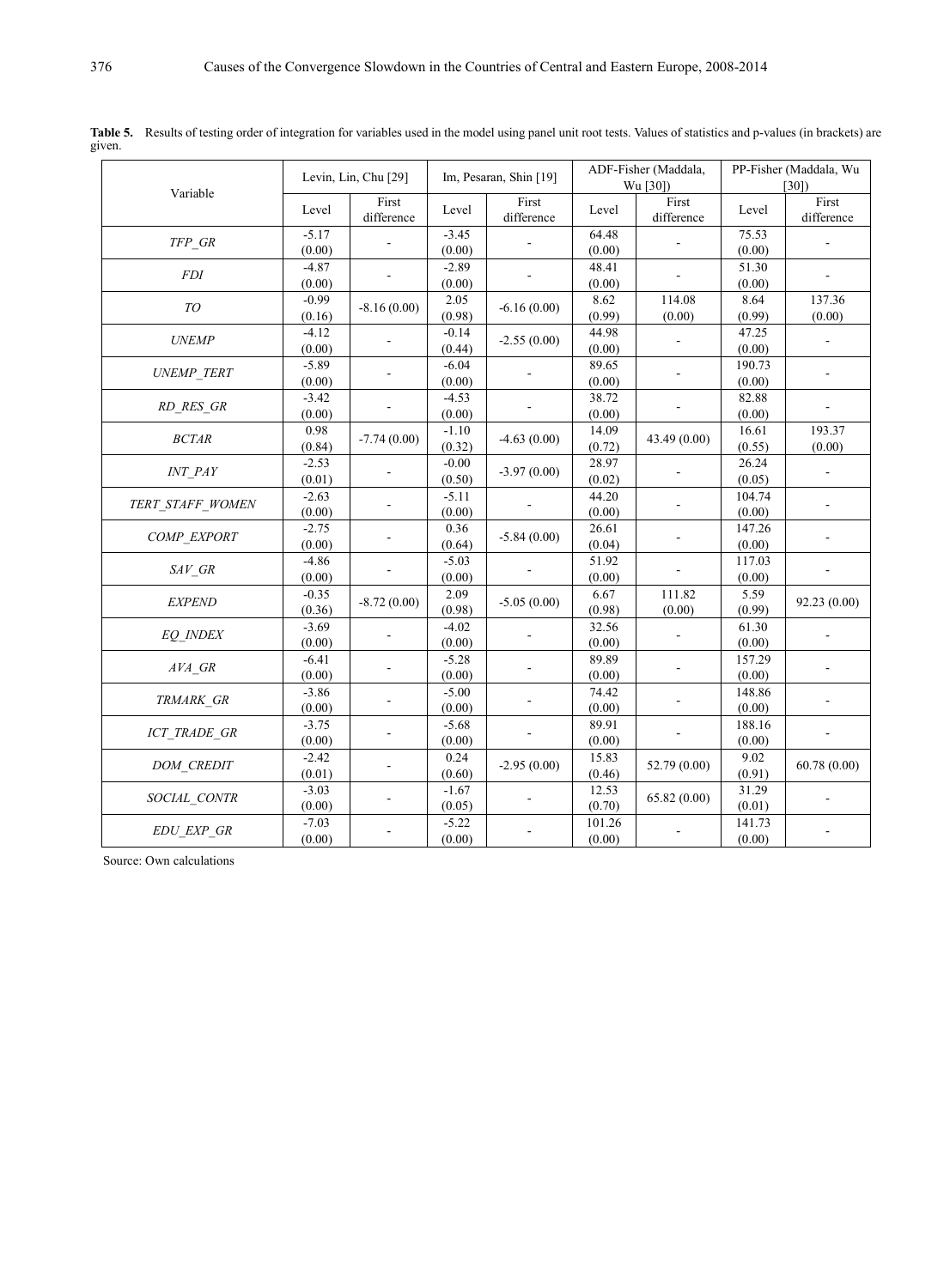| Variable                                               | <b>Estimate</b>                           | <b>Standard error</b> | p-value |  |
|--------------------------------------------------------|-------------------------------------------|-----------------------|---------|--|
| Cons                                                   | 0.305                                     | 0.034                 | 0.000   |  |
| $TFP\_GR_{it\text{-}1}$                                | 0.195                                     | 0.041                 | 0.000   |  |
| TERT_STAFF_WOMEN                                       | 0.0048                                    | 0.0022                | 0.029   |  |
| <b>UNEMP</b>                                           | $-0.0081$                                 | 0.0025                | 0.001   |  |
| COMP_EXPORT                                            | 0.0018                                    | 0.0009                | 0.047   |  |
| <b>ADOM CREDIT</b>                                     | $-0.0005$                                 | 0.0003                | 0.078   |  |
| <b>INT PAY</b>                                         | $-0.0149$                                 | 0.0063                | 0.020   |  |
| SOCIAL_CONTR                                           | $-0.0014$                                 | 0.0008                | 0.076   |  |
| UNEMP_TERT                                             | $-0.0051$                                 | 0.0025                | 0.038   |  |
| $EQ$ INDEX $_{it-l}$                                   | 0.0002                                    | 0.0001                | 0.024   |  |
| <b>AEXPEND</b>                                         | $-0.0106$                                 | 0.0030                | 0.000   |  |
| <b>FDI</b>                                             | 0.0012                                    | 0.0005                | 0.011   |  |
| $\triangle$ TO                                         | $-0.0023$                                 | 0.0003                | 0.000   |  |
| $SAV$ <sub>_</sub> $GR$                                | 0.0161                                    | 0.0041                | 0.000   |  |
| ICT_TRADE_GR                                           | 0.0203                                    | 0.0068                | 0.002   |  |
| <b>BCTAR</b>                                           | $-0.0171$                                 | 0.0032                | 0.000   |  |
| $AVA$ <sub><math>-</math></sub> $GR$                   | $-0.1930$                                 | 0.0710                | 0.003   |  |
| $RD\_RES\_GR$                                          | 0.2910                                    | 0.1170                | 0.013   |  |
| TRMARK_GR                                              | 0.1980                                    | 0.0440                | 0.000   |  |
| $EDUC\_EXP\_GR_{it-2}$                                 | 0.0054                                    | 0.0013                | 0.000   |  |
| Testing the presence of the autocorrelation of order 2 | Statistic = $0.18$<br>$p-value = 0.85$    |                       |         |  |
| Sargan test of over-identifying restrictions           | Statistic = $126.37$<br>$p$ -value = 0.20 |                       |         |  |

**Table 6.** Estimation results for parameters of the dynamic panel model using the systemic Blundell–Bond [5] estimator.

Two more variables associated with the level of innovativeness of the economy turn out to be statistically significant, exerting a positive impact on the level of productivity in the group of countries analyzed. A) An upward change in the number of scientists in R&D positively affects the change in TFP. Therefore, governments should spend more money on research and concentrate on branches in which R&D is important. Instead of spending money on less skilled jobs and university faculties not associated with R&D, more money should be spent on faculties in which R&D is essential. B) A percentage change in trademark applications has a significant and positive impact on the change in TFP. An increase in trademark applications is associated with an increase in the range of products supplied. The provision of products new to the market requires the use of advanced technology, which ultimately leads to an increase in the level of productivity.

The positive and significant estimate of the parameter for the variable EDUC EXP  $GR_{it-2}$  means that the growth in expenditure on education positively affects productivity growth with a lag of two years. This result is in line with expectations, as an increase in educational expenditure leads to an improvement in human capital, which should lead to the higher productivity of workers. In addition, an increase in expenditure on tertiary education associated with

engineering and science faculties should lead to the development of new technologies and an increase in productivity. A change in the proportion of value added in agriculture to total output has a negative impact on the change in TFP. At the beginning of the transformation process, the share of employment in agriculture and the share of added value in agriculture were at relatively high levels in the Central and Eastern European countries. The decrease in the significance of agriculture started as a result of the process of transformation from centrally planned to market economies. Simultaneously, a decrease in the proportion of value added in agriculture to total output resulted in an increase of the significance of services and manufacturing. This might have led to the development of more innovative products in services and manufacturing, and to the increase in the change in TFP, which is in line with the estimate.

A variable representing the percentage of women employed as academic staff in tertiary education turned out to be significant, and had a positive impact on TFP growth. This result means that the governments of Central and Eastern Europe should be open to stimulating the academic careers of women and provide conditions that enable maintaining an academic career while also bringing up children. A higher percentage of well-educated women indicates a higher level of gender equality in a given country.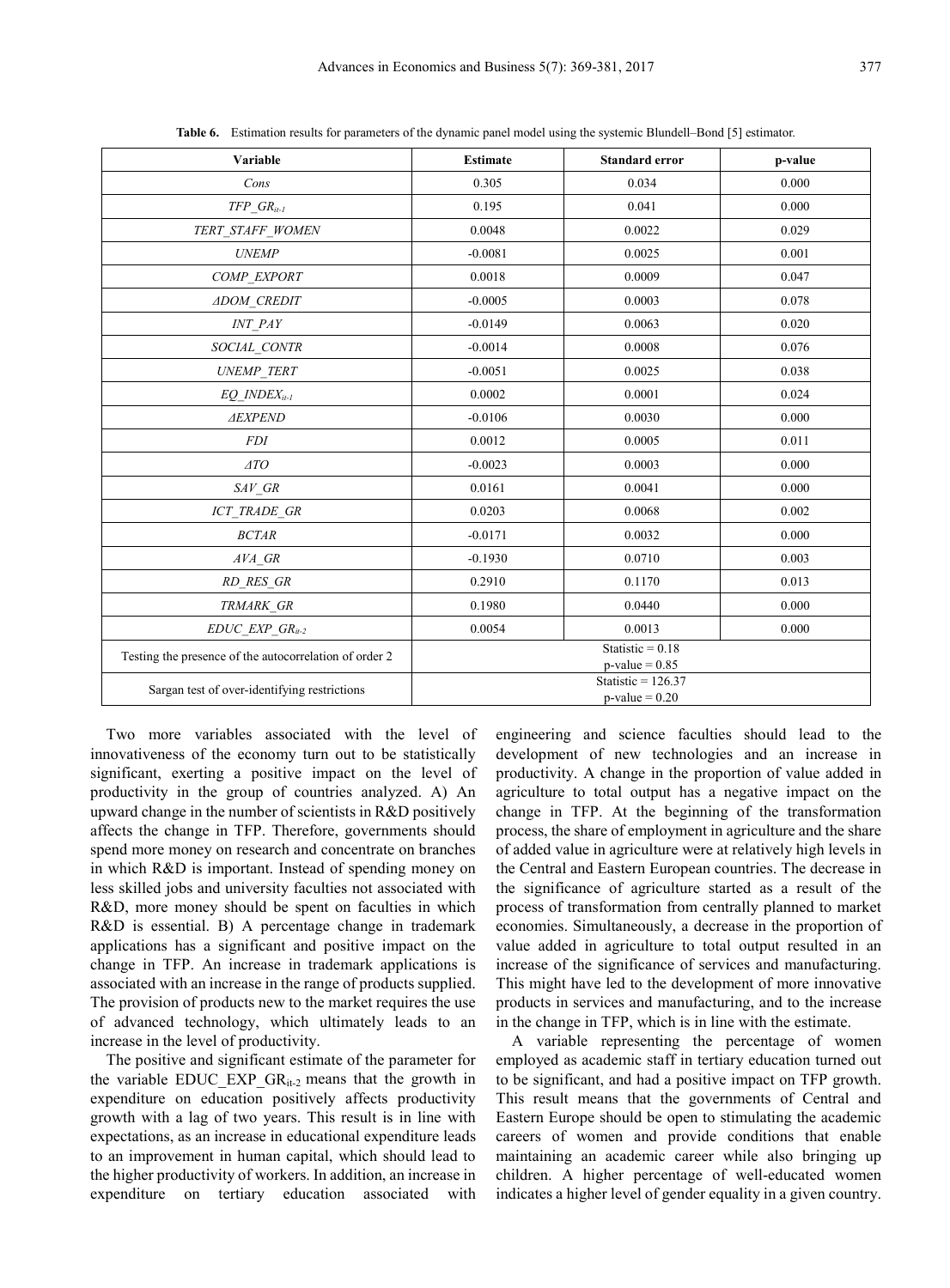This means that all citizens contribute to the innovativeness of their country.

Two variables associated with the situation on the labour market turned out to be statistically significant: the unemployment rate and percentage of unemployed with a tertiary education both have a significant negative impact on TFP growth. This means that the governments of the CEE countries should take special care of their labour markets, and introduce programmes that enable a reduction of the unemployment rate among new university graduates. If new graduates have problems finding appropriate jobs they emigrate, and so the percentage of well-educated citizens in the labour force decreases. Estimates of the parameters for the variables INTEREST\_PAYMENT and EXPEND show that governments should look at their public finances, in order to reduce interest payments, and that the percentage of expenses in GDP should be reasonable. If a government does not look after its public finances, investors' fears about debt sustainability are reflected in a higher level of treasury bond yields. Investors are then less prone to investing in their own countries, which leads to slower technological progress. A positive estimate of the parameter for the variable EQ\_INDEX is in line with expectations. Countries recording an increase of equity prices are wealthier, and their citizens can invest more money in innovative technology.

A variable representing situation in the banking sector turned out to be statistically significant as well. The higher is the bank capital to assets ratio, the slower is TFP growth. This result is in line with Mero and Piroska [32]. These authors have found that banking and economic nationalism in the countries of the Central and Eastern Europe prevented economic development and better integration to EU structures.

It should also be noted that some variables turned out to be nonsignificant, and these variables were not included in the final specification. This especially concerns variables associated with female labor participation and the proportion of women in wage employment in non-agricultural sectors. Because of cultural aspects, women in Central and Eastern European countries quite frequently participate in the labor force (in some countries, female labor participation is greater than that of male labor participation). Therefore, changes in female labor participation do not have a significant impact on changes in TFP. Variables demonstrating inequality were not included in the final specification due to poor data availability. The results of testing for autocorrelation of order 2 confirm that including further lags of the dependent variable is not justified. The results of the Sargan test confirm that over-identifying restrictions are valid and the specification of the dynamic panel model is correct.

To identify the main reasons for convergence slowdown and weak change in Total-Factor Productivity, the performance of the main variable, as well as variables reflecting the level of innovativeness will be analysed. Data for countries from the CEEC-8 group will be compared with data for highly-developed countries. Table 7 presents the average annual changes of Total-Factor Productivity and the performance of innovative variables in the period 2011-2014 in the countries under consideration, as well as in selected highly-developed countries. Results from table 7 indicate that the level of innovativeness in the countries of Central and Eastern Europe is much lower than in Germany and Israel. The number of R&D researchers and the percentage of ICT service exports are very low in comparison with highly-developed countries. Moreover, the trend in ICT exports and trademark applications is not optimistic for most of the CEEC-8 group, with the most pessimistic trend observed in Hungary. However, positive cases in this group can be identified as well. A relatively high level of innovativeness is recorded for the Baltic states (except Estonia), and Slovakia. Analysis of the results from tables 1 and 7 indicates that the countries of Central and Eastern Europe should make efforts to increase their level of innovativeness if they want to catch up. In the countries with the strongest divergence tendencies (the Czech Republic, Hungary, Slovenia), the level of innovativeness is low. Countries that recorded increases or only slight decreases of GDP per capita in the crisis period (Slovakia, Lithuania, Latvia) are outperforming the other countries of the analysed region in terms of innovativeness.

To evaluate what the situation would have been if the Central and Eastern European countries had made stronger efforts in terms of innovativeness, we compared (using exact numbers) the empirical level of the TFP growth rate with the theoretical level in the period 2012-2014, assuming the values of innovation variables (ICT\_TRADE\_GR, RD\_RES\_GR, TRMARK\_GR, COMP\_EXPORT) to have been at the level of two highly-developed countries (Germany and Israel) in all countries from 2008. Table 8 presents the empirical and theoretical paths. In Table 8, we also note that the rate of TFP growth would have been significantly higher had the Central and Eastern European countries concentrated more on ICT trade and tried to increase the ratio of R&D researchers in the population. All in all, appropriate measures associated with increasing innovativeness and improving human capital should be implemented, to put a stop to the very dangerous tendency toward divergence noted in the years 2008-2014. Because of differences in the innovative effort of the countries under consideration, there are differences in the "TFP growth gap" across countries. The Czech Republic, Hungary and Slovenia are able to increase their Total-Factor Productivity significantly when they make the effort to increase their innovativeness, which – especially in these countries – is very weak.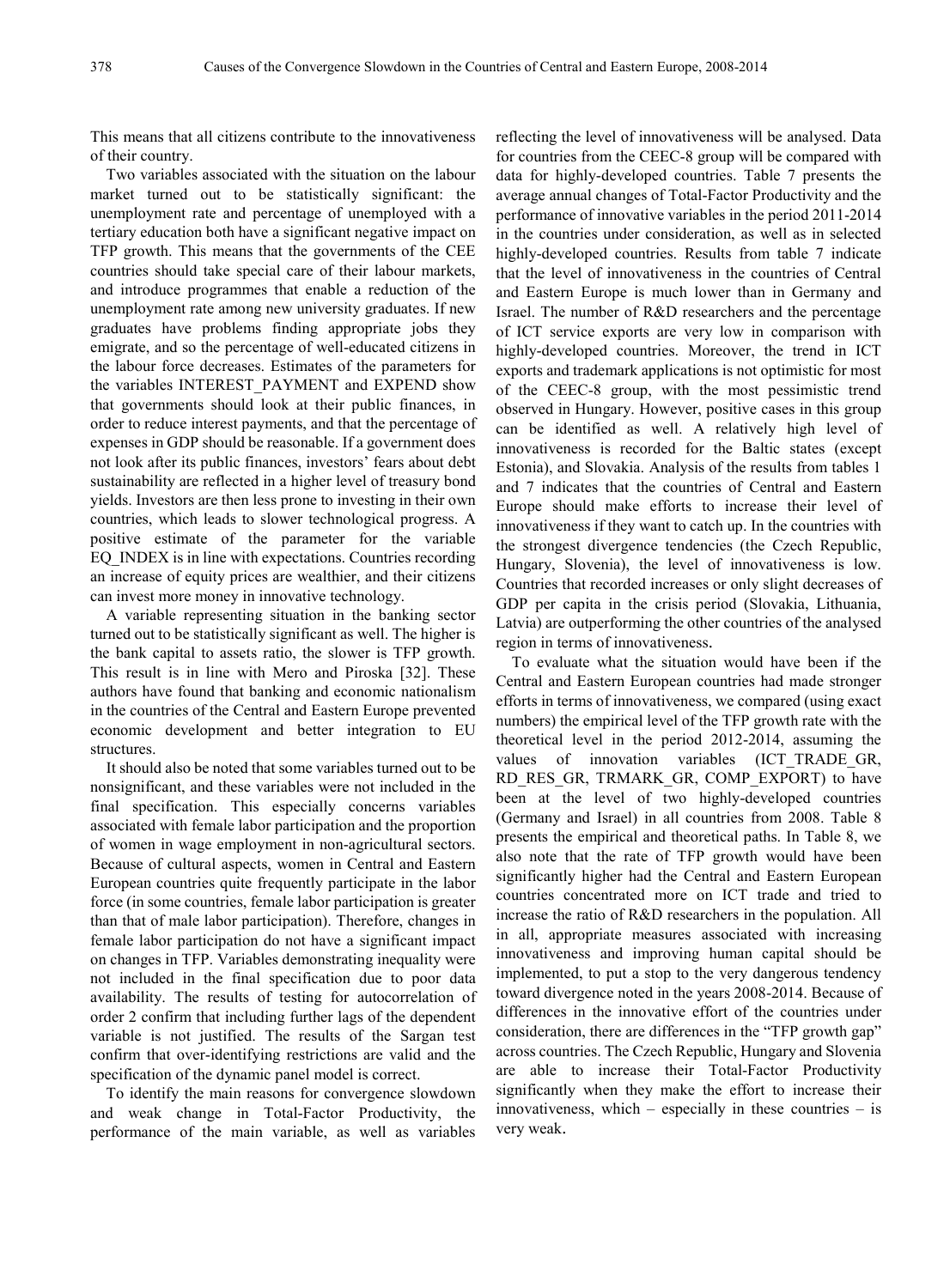| Country           | <b>Average yearly TFP</b><br>change in the period<br>2012-2014 | Change in the trademark<br>applications in the period<br>$2012 - 2014$ (%) | Change in the ICT service export<br>(% of service export) in the period<br>2012-2014 (in percentage points) | Researchers in R&D (per<br>million people). Average value<br>from the period 2012-2014 |
|-------------------|----------------------------------------------------------------|----------------------------------------------------------------------------|-------------------------------------------------------------------------------------------------------------|----------------------------------------------------------------------------------------|
| Czech<br>Republic | 0.012                                                          | $-10$                                                                      | $+0.94$                                                                                                     | 3273                                                                                   |
| Estonia           | 0.003                                                          | $-2$                                                                       | $+0.14$                                                                                                     | 3361                                                                                   |
| Hungary           | $-0.026$                                                       | $+10.1$                                                                    | $-1.02$                                                                                                     | 2522                                                                                   |
| Lithuania         | 0.047                                                          | $-2.8$                                                                     | $+1.44$                                                                                                     | 2836                                                                                   |
| Latvia            | 0.029                                                          | $-12.5$                                                                    | $+2.87$                                                                                                     | 1867                                                                                   |
| Poland            | 0.020                                                          | $-3.6$                                                                     | $+0.17$                                                                                                     | 1873                                                                                   |
| Slovakia          | 0.032                                                          | $-2.4$                                                                     | $+2.14$                                                                                                     | 2752                                                                                   |
| Slovenia          | 0.011                                                          | $-23.1$                                                                    | $+0.65$                                                                                                     | 4224                                                                                   |
| Germany           | 0.022                                                          | $+9.4$                                                                     | $+0.87$                                                                                                     | 4386                                                                                   |
| Israel            | 0.042                                                          | $+4$                                                                       | $+2.77$                                                                                                     | 8255                                                                                   |

**Table 7.** Average yearly TFP changes and performance of innovative variables in the countries of the CEEC-8 group and selected highly-developed countries.

**Table 8.** Empirical and theoretical (assuming the values of innovation variables to have been at the level of Germany and Israel) values of the TFP change

| Country           | Average yearly,<br>empirical TFP change<br>in the period<br>2012-2014 | Average yearly, theoretical TFP change in the<br>period 2012-2014 (assuming the values of<br>innovation variables to have been<br>at the level of Germany) | Average yearly, theoretical TFP change in the<br>period 2012-2014 (assuming the values of<br>innovation variables to have been<br>at the level of Israel) |
|-------------------|-----------------------------------------------------------------------|------------------------------------------------------------------------------------------------------------------------------------------------------------|-----------------------------------------------------------------------------------------------------------------------------------------------------------|
| Czech<br>Republic | 0.012                                                                 | 0.043                                                                                                                                                      | 0.047                                                                                                                                                     |
| Estonia           | 0.003                                                                 | 0.036                                                                                                                                                      | 0.037                                                                                                                                                     |
| Hungary           | $-0.026$                                                              | 0.034                                                                                                                                                      | 0.038                                                                                                                                                     |
| Lithuania         | 0.047                                                                 | 0.051                                                                                                                                                      | 0.050                                                                                                                                                     |
| Latvia            | 0.029                                                                 | 0.046                                                                                                                                                      | 0.049                                                                                                                                                     |
| Poland            | 0.020                                                                 | 0.044                                                                                                                                                      | 0.046                                                                                                                                                     |
| Slovakia          | 0.032                                                                 | 0.047                                                                                                                                                      | 0.047                                                                                                                                                     |
| Slovenia          | 0.011                                                                 | 0.035                                                                                                                                                      | 0.037                                                                                                                                                     |

## **5. Conclusions**

Though all countries of the CEEC-8 group are classified as high-income countries (WESP [40]), convergence of the Central and Eastern European countries with the developed World slowed down after the global financial crisis took hold, suggesting a typical situation in which the above group of countries has entered the "middle-income economy trap". Therefore many economists from the countries under consideration warn about the middle income trap problem and identification of the causes of convergence slowdown seems to be important. The results of the analysis of the CEECs' performance in terms of both GDP per capita growth and the convergence process, as well as the results of the estimation of the parameters of the TFP growth, show that the convergence of the Central and Eastern European countries with the world economy slowed down after outbreak of the global financial crisis in 2008, suggesting a typical situation in which the above group of countries has fallen into the "middle-income economy trap".

In the first part of our analyses, based primarily on a in-depth statistical investigation, we find that although the countries under consideration had relatively high GDP

growth rates after 2000, and especially after their access to EU, soon after, in the period of the global financial crisis 2007–2008, their GDP slowdown was very significant. What is more, the slow convergence of the CEECs toward the total EU in the period 2008–2013 can be attributed predominantly to the very deep recession in part of the euro area, mostly in the Mediterranean countries, rather than to their good economic performance in absolute terms. Indeed, measuring the CEECs' performance vis-à-vis EU-North, namely such countries as Germany or Sweden, during the period 2008–2014, a divergent process can even be observed. Similar negative results are observed after 2008, especially when comparing the CEECs' growth results with those of other world economies, such as OECD non-EU member countries, for example the Anglo-Saxon countries, such as the USA, Canada, Australia, and New Zealand, and other OECD member states, such as Switzerland, Chile, Israel, and Turkey, not to mention the East Asian tigers such as the Republic of Korea and Taiwan, which show two or three times higher GDP growth rates two or three times higher than those of the CEECs over the 2008-2014 period.

To deepen our statistical analyses and observations, and knowing that most of the GDP growth rates in the countries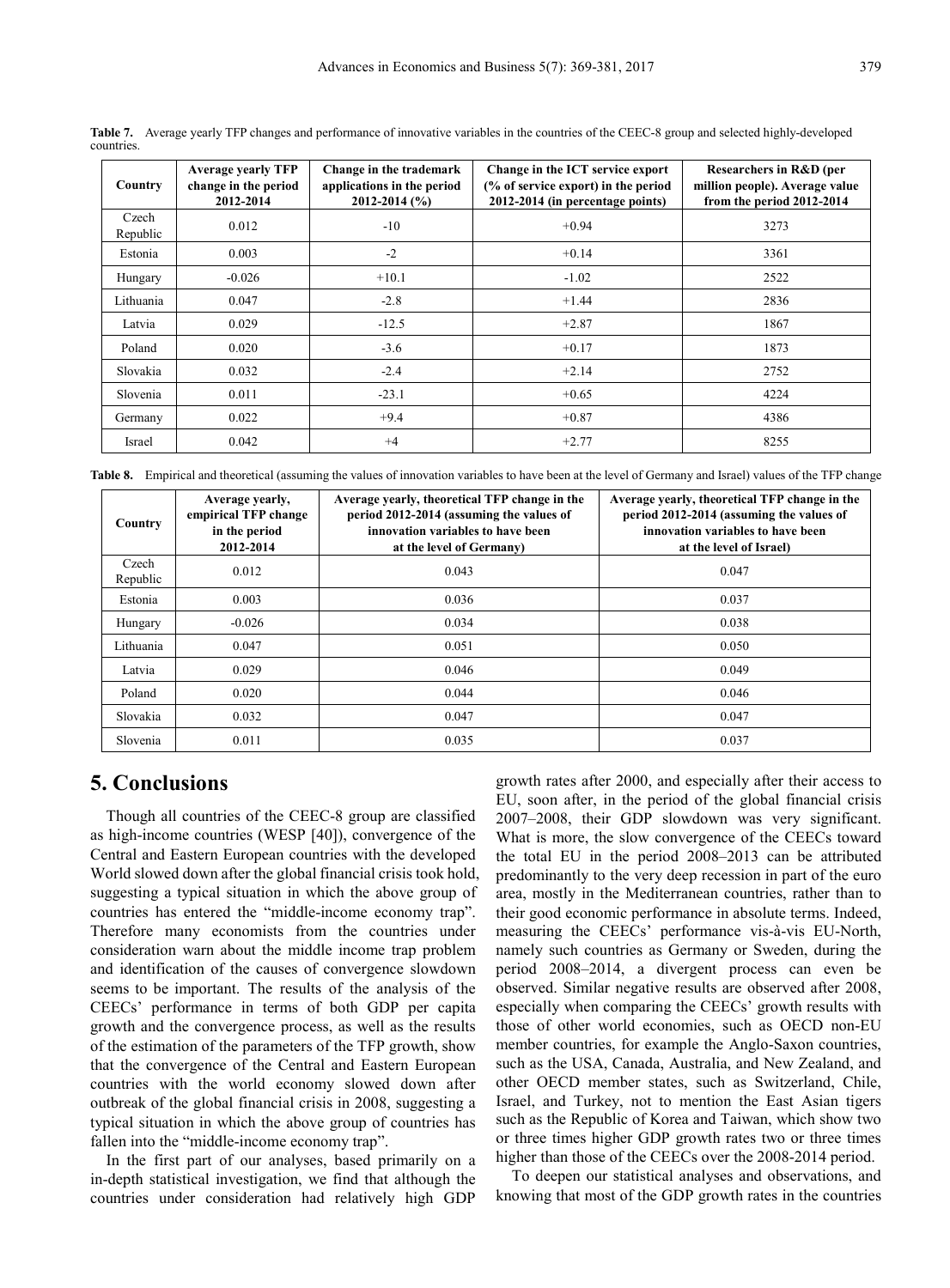analyzed have predominantly been TFP-driven, we have implemented econometric modeling to estimate the significance of TFP factors in the development of CEECs' GDP and convergence. In other words, we propose the estimation of parameters of the chosen dynamic panel model and the use of the Arellano–Bond [1] and Blundell– Bond [5] estimators. Using this dynamic panel model and the estimators, we come to the conclusion that the CEECs' slowdown in convergence results from relatively low rates of growth in TFP in Central and Eastern Europe. This may be due to low investments generally and the low innovativeness of these countries (especially Poland). The numbers of patents and R&D expenditure are relatively low in the case of Central and Eastern European countries. This leads to slower growth in TFP and a slowdown in convergence. These countries' competiveness has primarily been driven by low labor costs, which is not a sufficient condition for maintaining the long-term ability to compete. Although the human capital index increased very rapidly in these countries, the coefficient may give misleading information as higher education in CEECs was not adjusted to market requirements, resulting in a large percentage of people with university education but not the appropriate capabilities. To advance and avoid being stuck in the middle-income trap, these countries should spend less money on consumption and more money on investment and R&D. Policy makers in Central and Eastern European countries should concentrate more on adjusting the profiles of higher education to the new challenges of the modern world.

Moreover convergence slowdown in the countries under consideration was due to bad economic policy choices of CEECs governments to combat the crisis (Myant, Drahokupil, [34]). Banking and economic nationalism prevented economic development and better integration to EU structures (Mero, Piroska [32]).

The analyses showed differences within the CEEC-8 group. The strongest divergence tendencies were observed for the Czech Republic, Slovenia and Hungary, where increases in innovation were very slow. On the other hand, Lithuania, Latvia and Slovakia outperformed other countries in terms of innovativeness and converged faster than the highly-developed OECD countries. Analysis of the results across countries could contribute something to discussion of the choice of exchange rate mechanisms in the countries of Central and Eastern Europe. In general, the Baltic states and Slovakia – members of the EMU – perform better than the Czech Republic, Hungary and Poland, which have their own currencies. Large fluctuations in the EUR/PLN, EUR/HUF and EUR/CZK exchange rates might have resulted in a high level of uncertainty associated with doing business in Poland, Hungary and the Czech Republic. Therefore, enterprises in these countries made less innovative effort and used price levels as their main competitive tool. In the short-run, a positive GDP growth rate (in local currency) was recorded in the case of Poland at the beginning of the global financial

crisis. In the long-run, however the countries that entered the EMU and increased their innovative effort (Latvia, Lithuania, Slovakia) outperformed Poland.

### **Acknowledgements**

The authors gratefully acknowledge the contribution of the anonymous reviewers whose comments have enabled a significant improvement in the earlier version of the paper. The paper was written with the financial support of National Science Centre, Poland, under grant No. 2015/19/D/HS4/03354.

### **REFERENCES**

- [1] M. Arellano, S. Bond. Some tests of specification for panel data: Monte Carlo evidence and an application to employment equations, Review of Economic Studies, Vol.58, 277-297, 1991.
- [2] B.H. Baltagi. Econometric analysis of panel data, Wiley, London, 2008.
- [3] K.A. Baran. The Determinants of Economic Growth in Hungary, Poland, Slovakia and the Czech Republic During the Years 1995-2010, Equilibrium. Quarterly Journal of Economics and Economic Policy, Vol.8, 7-26, 2013
- [4] R.J. Barro, X. Sala-i-Martin. Economic growth, Mc Graw-Hill Inc.
- [5] R. Blundell, S. Bond. Initial conditions and moment restrictions in dynamic panel data models, Journal of Econometrics, Vol. 87, 115-143, 1998.
- [6] J.C. Brada, A.E. King. Is Private Farming More Efficient than Socialized Agriculture?, Economica, Vol. 60, 41-56.
- [7] J.C. Brada, A.E. King, C.Y. Ma. Industrial Economics of the Transition: Determinants of Enterprise Efficiency in Czechoslovakia and Hungary, Oxford Economic Papers, Vol. 49, 104-127, 1997.
- [8] M. Czasonis, M.A. Quinn. Income convergence in Europe: catching up or falling behind? Acta Oeconomica, Vol. 62 183-204, 2012.
- [9] M. Danquah, E. Moral-Benito, B. Ouattara. TFP growth and its determinants: a model averaging approach. Empirical Economics, Vol. 47, 227-251, 2014.
- [10] N. Dogan N, B. Saracoglu. Income Convergence of European Union and Candidate Countries: Are they All the Same? International Research Journal of Finance and Economics, Vol. 12, 160-164, 2007.
- [11] D. Dollar, A. Kraay. Growth is good for the poor. Journal of Economic Growth, Vol. 7, 195–225, 2002.
- [12] J. Felipe. Tracking the Middle-Income Trap: What is It, Who is in It, and Why? Part 2. Asian Development Bank, https://www.adb.org/publications/tracking-middle-income-tr ap-what-it-who-it-and-why-part-2, 2012.